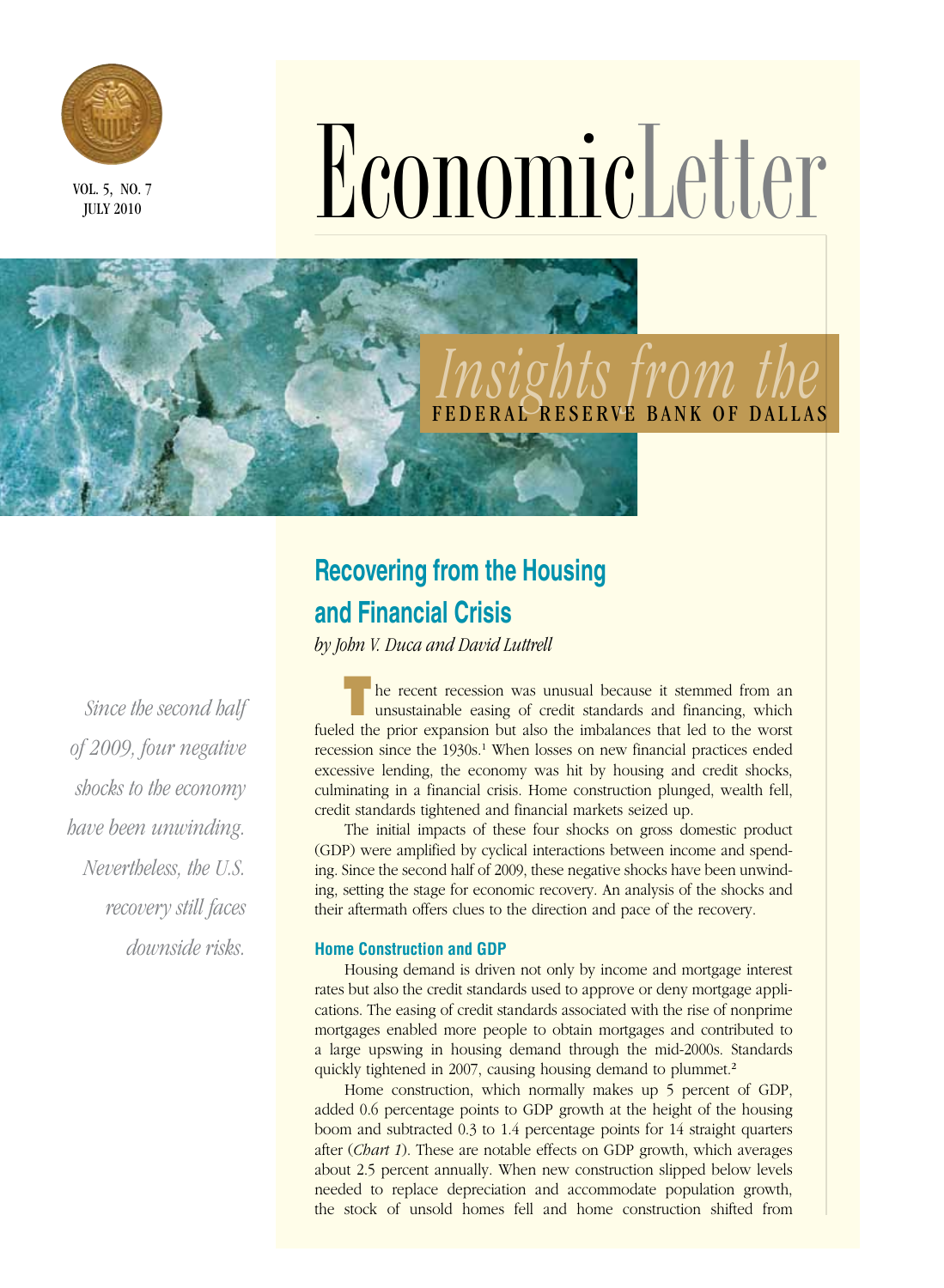having a negative to a neutral impact on GDP growth.

#### **Housing's Wealth Effect**

The home price increases earlier in the decade began to reverse as housing demand retrenched.

Because mortgages are collateral-

ized, housing wealth enabled many families to borrow at lower interest rates or in higher amounts than they might have otherwise. In this way, house price gains boosted consumer spending. Borrowing against housing rose to as much as 8 percent of disposable income in the mid-2000s.



## Chart 2 After Plunging, Net Worth and Housing Wealth Stabilize



When home prices fell, so did such borrowing. Studies indicate that the swing in housing wealth had a significant effect on consumption growth, adding 1 to 3 percentage points and then subtracting a similar amount by late 2008.3

The economic impact of housing spurred declines in other asset prices, such as stocks, imparting a negative wealth effect on consumption. Since early 2009, the economic outlook and investor tolerance of risk have improved, partially reversing the 29 percent drop in inflation-adjusted wealth from second quarter 2007 to first quarter 2009. The decline was the largest since the data series began in 1952 (*Chart 2*).

Financial industry losses on residential mortgage loans and securities were sizable, estimated at \$370 billion at U.S. banks since 2007.<sup>4</sup> The losses were large enough to result in the failure, assisted sale or rescue of many banks and nonbank financial firms, including investment bank Lehman Brothers. These losses were large enough to impart two additional negative impulses to GDP in the form of tighter credit availability from lenders and the reduced ability of large firms to borrow from securities markets.

#### **Credit Availability**

Many long-lasting goods, like autos and business equipment, are bought on credit. Consequently, their sales and output partly depend on loan interest rates and the credit standards of lenders. Thus, the willingness and ability of bank and nonbank lenders to extend credit can affect these financially sensitive sectors of the economy.

Banks are required to fund loans held in portfolio with at least 8 percent in equity capital by issuing stock or retaining earnings; government-insured deposits or other debt fund the rest. Losses on loans and securities are first borne by capital. Reacting to a weaker real estate outlook, banks mainly tightened credit standards on mortgage loans in 2007.<sup>5</sup> But many banks did not have enough capital to make new loans after they suffered large losses in 2008 and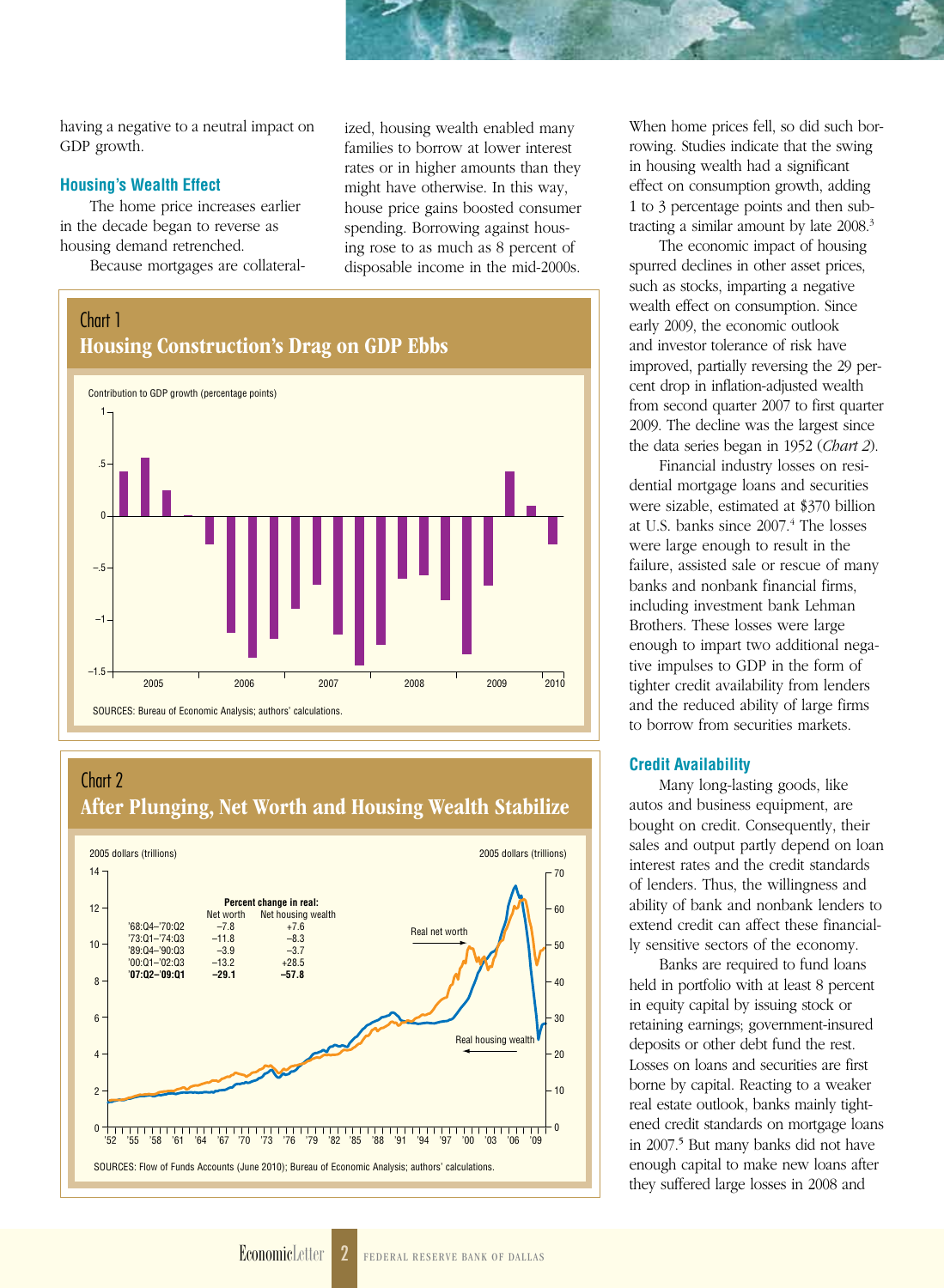Lehman Brothers failed in September of that year. As a result, banks tightened credit standards on all types of loans, resulting in a credit crunch.

Unlike banks, nonbank lenders cannot issue insured deposits and must assure investors that they are liquid and capitalized enough to raise funds by issuing debt that isn't governmentinsured. When losses on subprime and other investments mounted, investors stopped buying nonbank debt. Lacking funding for new loans or facing maturing debt that financed existing loans, nonbank lenders cut lending sharply by charging higher loan rates and tightening credit standards. Such changes at banks and nonbank lenders contributed to steep declines in the sale and production of consumer durable and business investment goods, especially in late 2008 and early 2009.

By spring 2009, many banks and nonbank financial firms had raised or received new capital, and risk premiums charged by debt investors fell as liquidity and default risks declined with an improved economic outlook. For banks and nonbanks alike, this meant decreased loan funding costs and a greater capacity to lend. By mid-2009, institutions had lowered loan interest rates and stopped tightening credit standards on non-real-estate loans.

#### **Securities Market Swings**

The fourth recessionary impulse occurred in securities markets as large losses on subprime mortgage securities exposed risks in the structured financial product innovations that had fueled the prior economic expansion. Markets realized the lack of clarity regarding which firms bore the risks directly or indirectly through their customers. To hedge risk, some investors bought default insurance on the bonds they held via credit default swaps (CDS). However, CDS issuers traded in largely unregulated markets, weren't required to hold reserves against potential payouts and had exposures that were unclear. When large losses on subprime securities and derivatives

materialized, risk premiums soared on private debt as investors could no longer buy low-cost default insurance or assess the risk exposures of many firms. The situation worsened following the failure of Lehman Brothers, which had issued many derivatives and whose default exposed many CDS issuers that backed Lehman's debt.

Private debt issuance halted in late 2008, while interest rates on private debt soared. Spreads between interest rates on corporate and Treasury bonds rose to levels not seen since the Great Depression, and spreads jumped between interest rates on short-term commercial paper and Treasury bills (*Chart 3*). In response to reduced availability and higher costs of funding from securities markets and lenders in late 2008, firms cut software and business equipment investment, accounting for about 44 percent of the large GDP declines in fourth quarter 2008 and first quarter 2009. Faced with weaker sales and tighter credit, many firms quickly laid off workers, deepening the recession. In the nine months following Lehman's demise, the unemployment rate jumped 3.3 percentage points to 9.5 percent by June 2009.

Chart 3

Unusual actions by the Federal Reserve and the Treasury helped reopen the prime residential mortgage and commercial paper markets in late 2008.<sup>6</sup> Lacking such help but benefiting from an improving economic outlook, corporate bond interest rates began falling and corporate bond issuance began rising by spring 2009. This aided an upturn in business investment in the second half of 2009.

#### **From Recession to Recovery**

By mid-2009, home construction had bottomed out, wealth had partially recovered and financial markets functioned better. Lenders stopped tightening credit standards on non-real-estate loans by late 2009. GDP began growing in third quarter 2009, owing to three general influences. First, output was reduced less by the four unusual impulses that had pushed the economy into recession. Next, the secondhalf upturn in GDP partly reflected fiscal and monetary policy actions to stimulate aggregate demand. Third, given a partial recovery of access to some forms of finance and the expectation of economic growth, aggregate demand benefited from a release of



## Corporate Interest Spreads Retreat from Crisis Highs